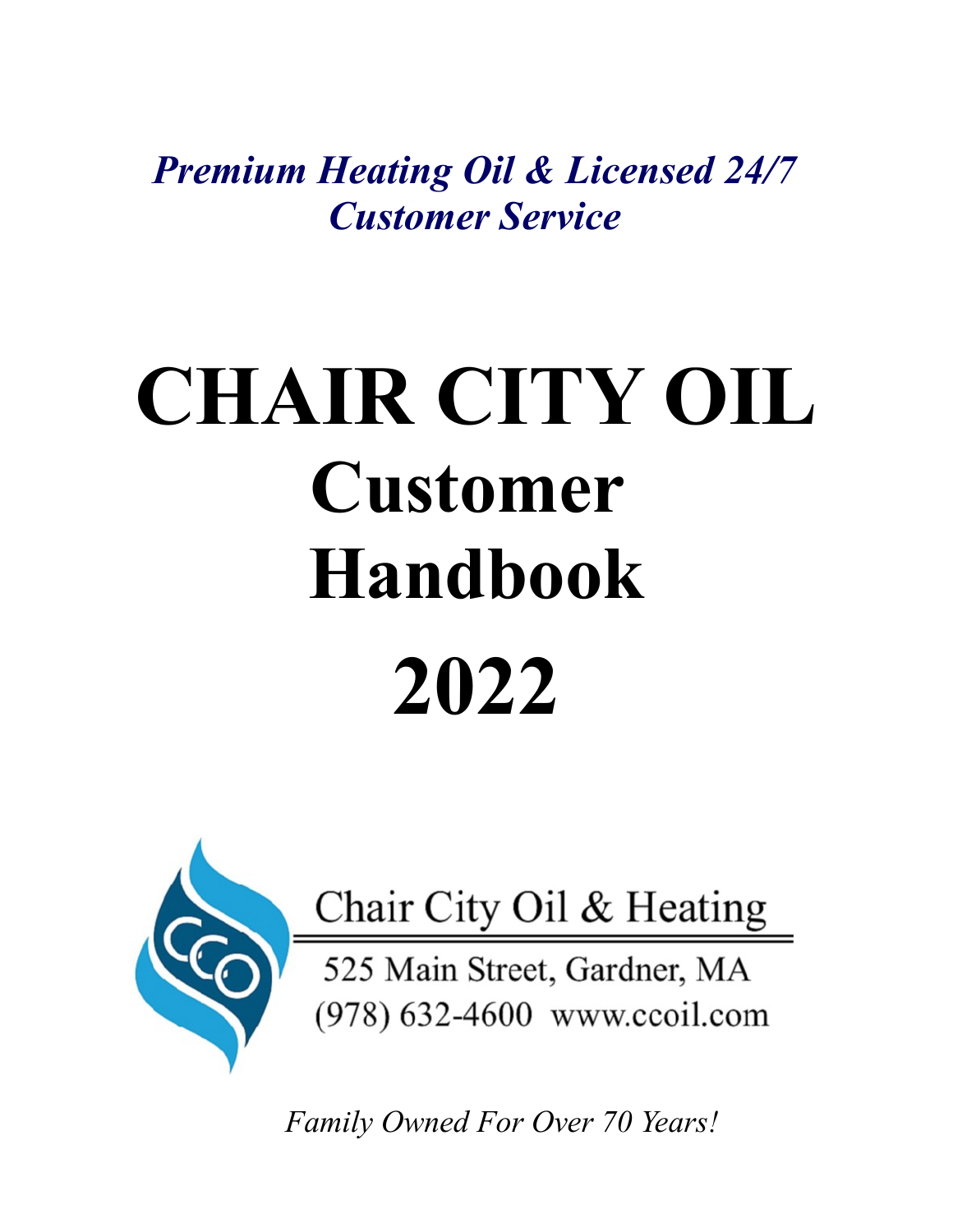### **Chair City Oil Fact Sheet**

Emergency Service – Call (978) 632-4600

| Chair City Oil Inc | Call: (978) 632-4600 |                         |
|--------------------|----------------------|-------------------------|
| 525 Main Street    | Fax: (978) 632-4601  |                         |
| Gardner, MA 01440  | Email:               | office@chaircityoil.com |

Website [www.chaircityoil.com](http://www.chaircityoil.com/) or [www.ccoil.com](http://www.ccoil.com/)

| Owners:  | David Tourigny     | $\frac{david@ccoil.com}{d}$ |
|----------|--------------------|-----------------------------|
|          | Mike Tourigny      | miket@ccoil.com             |
| Manager: | Peter Tourigny     | petert@ccoil.com            |
| Office:  | Pam, June, Destiny | office@ccoil.com            |

*The current price for oil is always on the bottom of our website* 

### **Open Hours:**

| <i>Winter Hours:</i> | Monday-Friday: $8 \text{ am} - 5 \text{ pm}$ ( <i>Oct-May</i> )<br>Saturday: 8 am - 12 pm (Nov-April)<br>Sunday: closed |
|----------------------|-------------------------------------------------------------------------------------------------------------------------|
|                      |                                                                                                                         |

| Summer Hours: | Monday-Friday: 8 am - 4 pm  |  |  |
|---------------|-----------------------------|--|--|
|               | Saturday and Sunday: closed |  |  |

### *Please call us at least one day before you need a delivery*

| <b>Towns We Deliver To:</b>                 | <b>Delivery Day:</b> |  |
|---------------------------------------------|----------------------|--|
| E. Templeton, Templeton, Phillipston Monday |                      |  |
| Winchendon and Ashburnham                   | Tuesday              |  |
| Hubbardston                                 | Wednesday            |  |
| <b>Otter River and Baldwinville</b>         | Thursday             |  |
| Westminster                                 | Friday               |  |
|                                             |                      |  |

### **We deliver to Gardner everyday**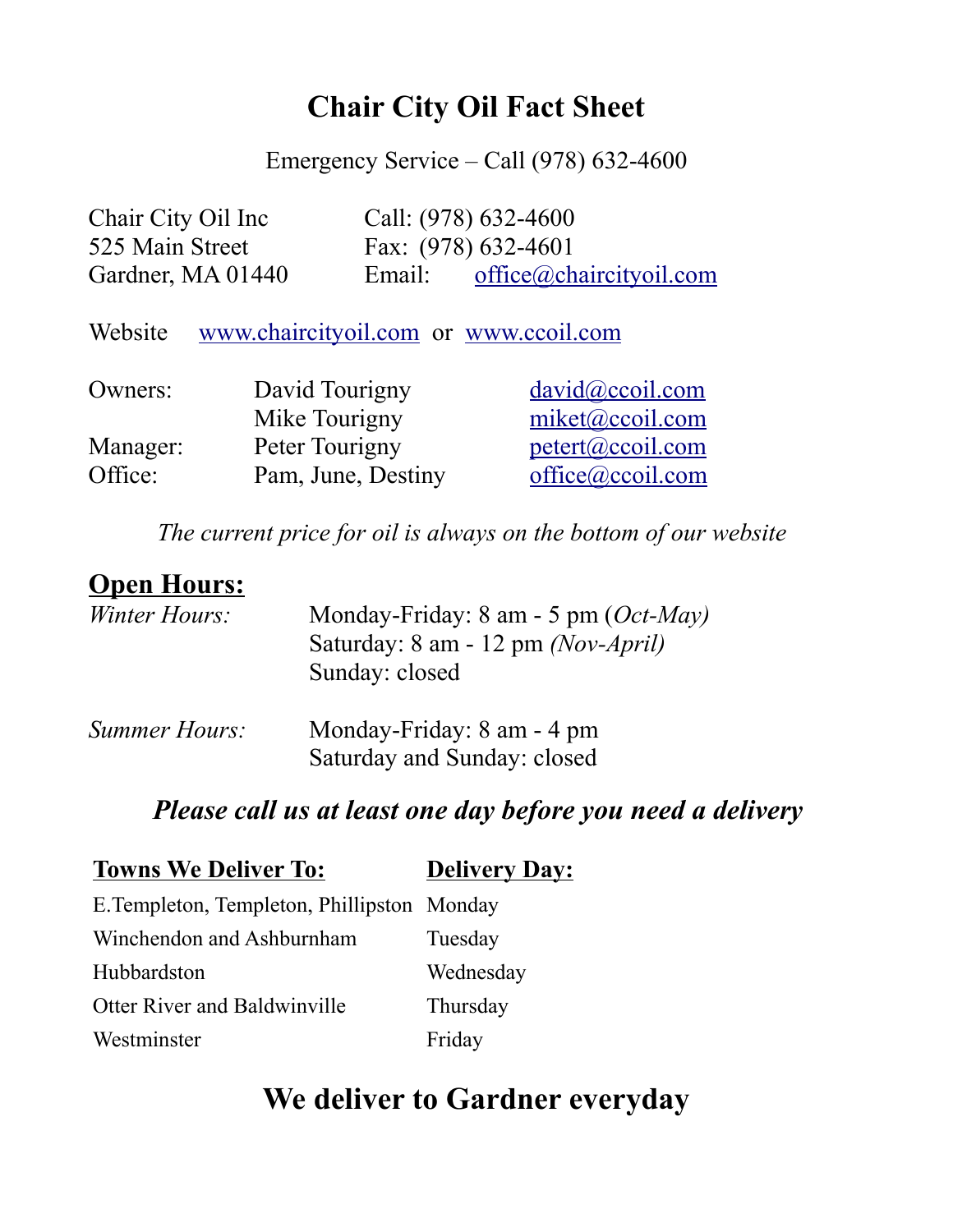### **Chair City Oil Customer Handbook**

*INDEX*

- *4* Oil Delivery
- *5* Payments
- *6* Online Account Access
- *7* MyCCOil Smart Phone App
- *8* Monthly Budget Plans
- *9* Price Protection Plans
- *10* Emergency and Routine Service
- *11* Equipment Protection Programs
- *12* Equipment Installation
- *13* Energy Efficient Home
- *14* FAQ's
- *15* Our High Quality Heating Oil

This handbook is intended to help our customers understand the products, services, and benefits we offer. Use this as a reference on how to get the results you want.

As a free service you may request a courtesy 'Walk Through'. One of our employees will meet you at your home, answer your questions in person, and explain your heating and oil system to you. He can point out switches and reset buttons as well as what to do if you ever have problems. Call our office (978) 632-4600 to schedule a FREE walk through.

We invite you to call or visit our office with any question or request you may have. Our web site at [www.ccoil.com](http://www.ccoil.com/) has more detailed information. Thank you for trusting us to keep you safe and comfortable.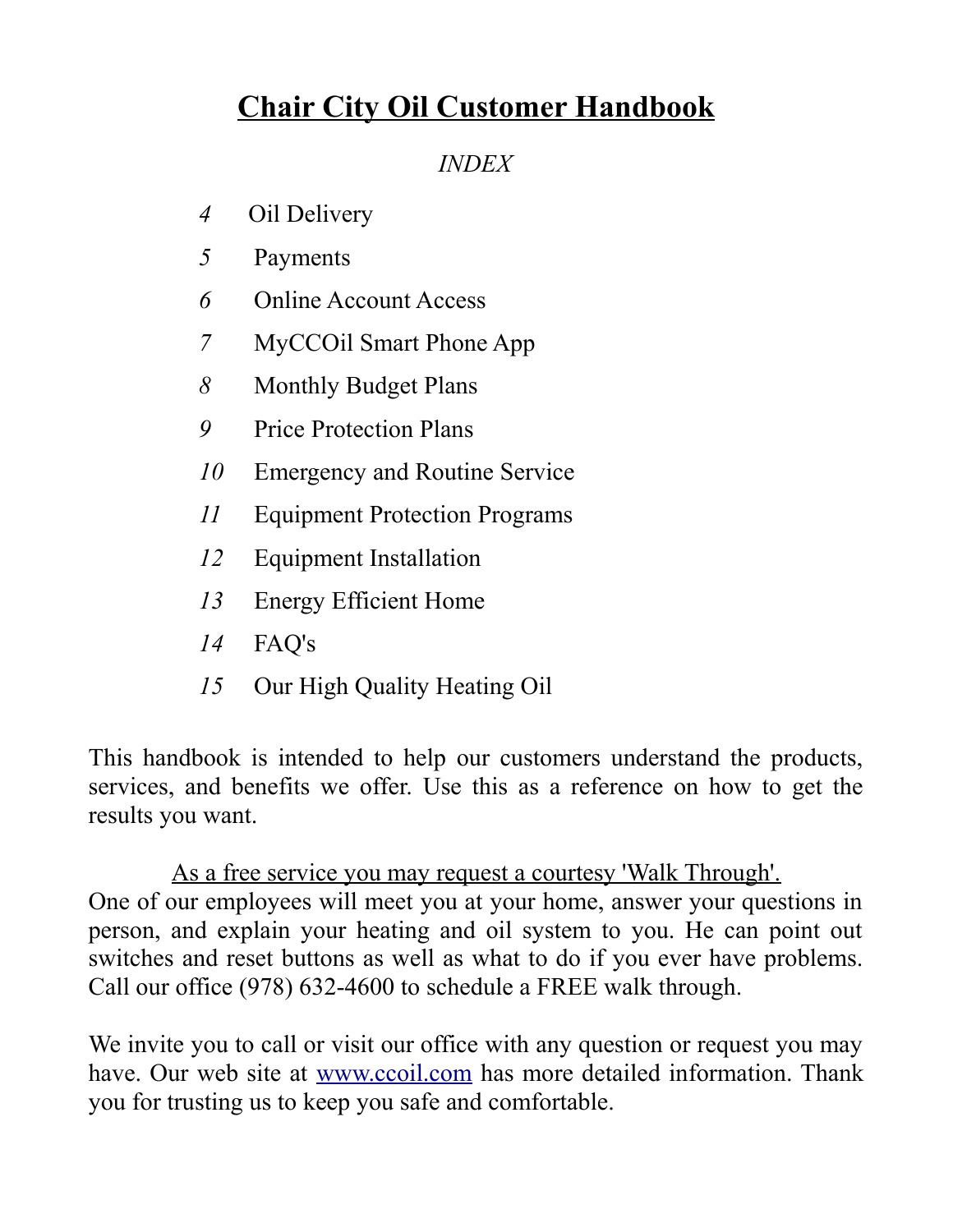# **Heating Oil Delivery**

You always receive our best, Ultra2 premium heating oil. You can find the current cash discounted price at the bottom of our website's home page, our Facebook, or by calling our office.

#### **Auto Delivery:**

We can provide worry free automatic delivery. We monitor the weather and your home's usage to keep your tank from running low, year round. We deliver when your tank is between 1/4 and 1/2. A computerized meter ticket is provided for every delivery and you always get the best price when paid within 10 days or choose to pay by monthly budget plan (*see Payment Options*).

*-Call our office if you would like us to deliver your oil automatically.-*

### **Will Call for Delivery:**

If you prefer to call us when you need a delivery, monitor your tank gauge and call our office, order fuel online or by smart phone app, or order at our office. For the best discounted price, when your tank is about  $\frac{1}{4}$  full, order 150 gallons or more to receive a 20 cent per gallon discount when paid within 10 days. If you order less than 150 you receive a 10 cent per gallon discount when paid within 10 days. Orders less than 100 gallons are not discounted and are charged a fee.

**Please call to order oil at least one day before your delivery day** *(See inside cover).* Saturday morning deliveries are available in Gardner November through April. There is a fee for same day delivery if ordered after 12 for Gardner and after 10 on Saturdays and for other towns.

If your tank runs out of fuel, it will need to be primed to restart the heater. There is a fee if you request us to have the delivery driver restart your system if you are on Will Call.

**FYI** *The standard home basement tank holds about 250 gallons of oil. Your tank has a fill pipe outside that we connect to. A vent pipe is connected to a whistle in the top of the tank. When we put oil in your tank, the whistle sounds and when the whistle stops sounding we know the tank is full.*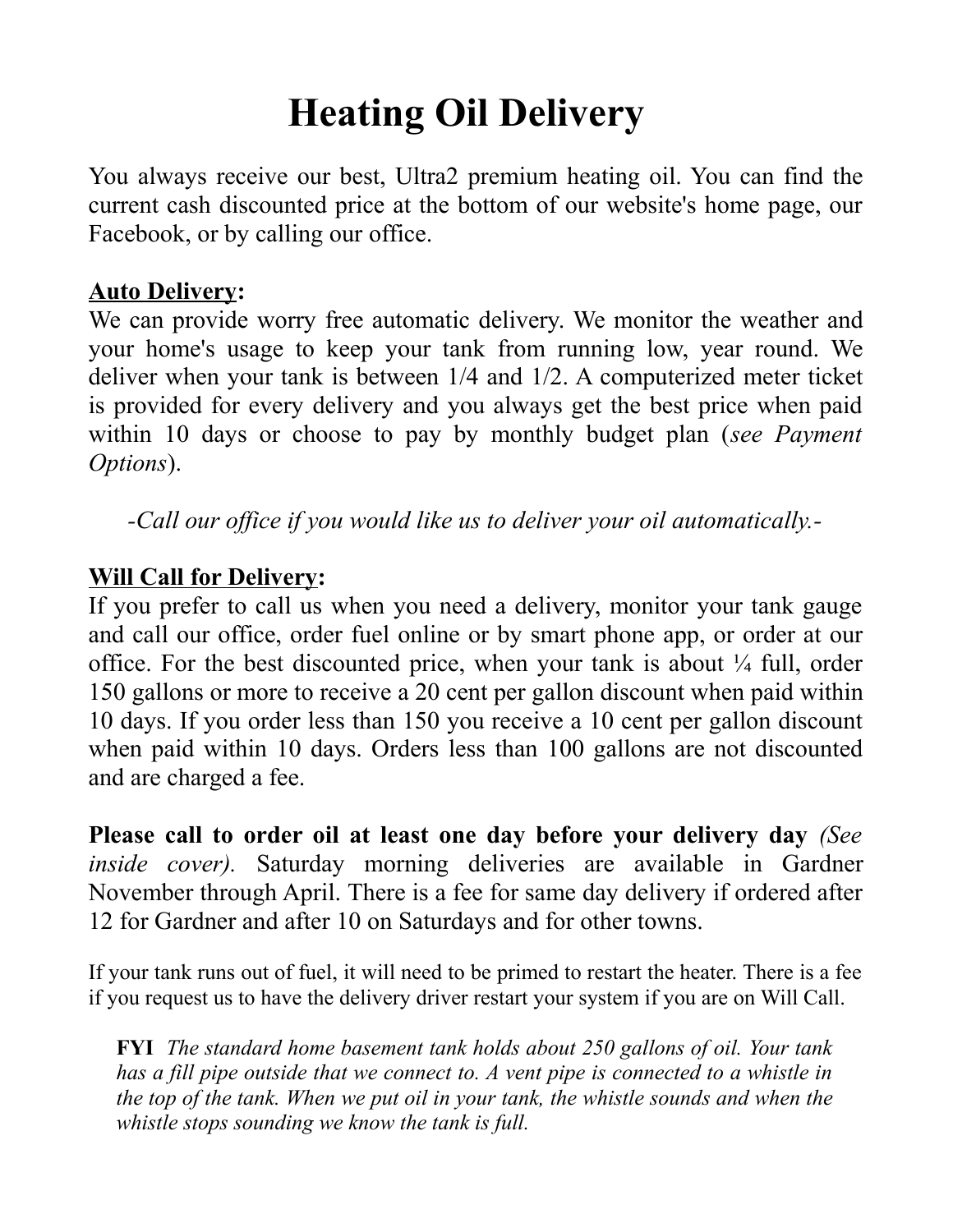### **Making a Payment**

If you did not request charge privileges when you filled out a customer account application, your account is set up as 'Pay As You Go' and you will prepay for service and oil. If you are a homeowner, you may request charge privileges anytime by filling out our credit application on online or in person.

### **Payment Options:**

 During open hours our office accepts: cash, checks\*, debit and credit cards (Master card, Visa, Discover), and Fuel Assistance. You can drop off a payment anytime using our mail slot (to the right of our office door). Payments can also be made anytime by card through our website or by using our MyCCOil phone app. *(see Online Account Access)* 

### **Smart Pay Monthly Budget:**

 Every May we offer a monthly budget plan for oil. We estimate the annual usage and cost for oil and provide low, even, monthly budget payments, so you do not have to pay as the oil is delivered. This gives you the best discounted price when oil is delivered and you avoid high oil bills in the winter, when most of your oil is consumed.

### **Charge Accounts:\*\***

 *Oil deliveries* are billed at the daily charge price. When you make a payment within 10 days you are given our prompt pay discount (10 cents per gallon for 100+ gallons and 20 cents for 150+ gallons). Oil deliveries should be paid within 30 days and before you need another delivery. *Service work* is billed when completed and we ask you pay within 30 days. *Equipment Installation* cannot be financed by us and must be paid upon completion.

**Fuel Assistance:** We encourage anyone who needs assistance with buying heating oil to contact *(978) 342-4520* to apply. We are a qualified vendor and can bill and process any approved Fuel Assistance for Gardner residents. The program runs Nov-April.

*\*We require cash or credit card for the first charge. To pay with checks, we will need your driver's license number or SSN. Checks must be made out to Chair City Oil.*

*\*\*If you requested charge privileges, we will notify you upon approval. Balances over 30 days are subject to a finance charge of 1.5% monthly.*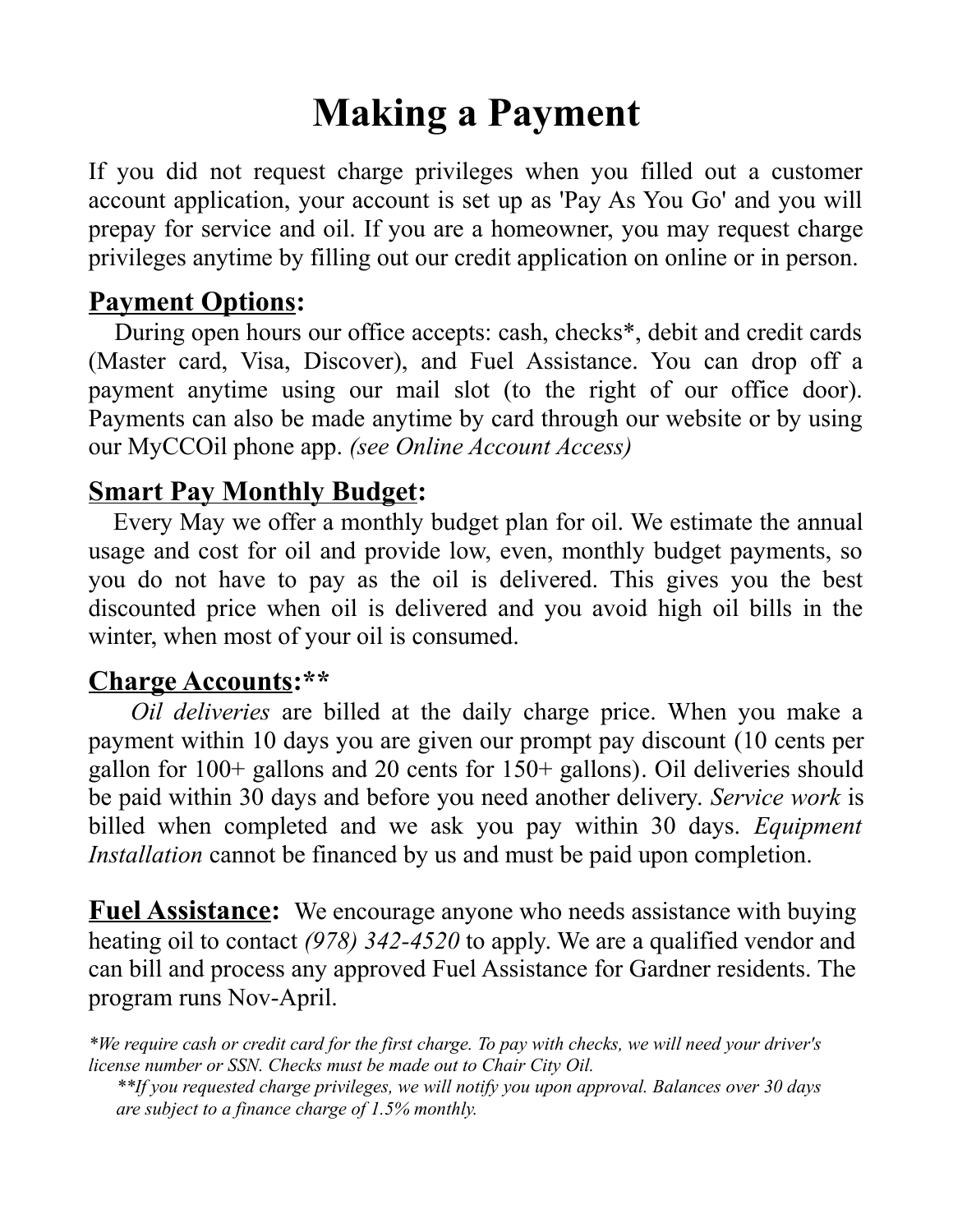# **Online Account Access**

You can access your account anytime and from anywhere you have internet. With this you have full access to your account information, transactions, balances, and payments. You can also order fuel, make payments, and schedule service online.

### **To Access Your Account Online:**

- Open Chair City Oil's home page, [www.ccoil.com](http://www.ccoil.com/)
- Click on *Access you Account* on the top right corner.
- Click *Sign Up* and enter your login information. You'll also need to enter your account number, the last name on your account, an email address, and a password.
- Once you have signed up you will need your email and password to login in the future.

| I Need a Login<br>I Have a Login |                                                |                                                                                                                      |  |
|----------------------------------|------------------------------------------------|----------------------------------------------------------------------------------------------------------------------|--|
| and then click 'Submit'.         |                                                | If you have an account with us already but you have not created a Login yet, then please enter the information below |  |
|                                  | First Name:<br>*Last Name:<br>*Account Number: |                                                                                                                      |  |
|                                  | *Email Address (Username):<br>*Password:       |                                                                                                                      |  |
|                                  | *Confirm Password:<br>*Required                |                                                                                                                      |  |
|                                  |                                                | Reset<br>Submit                                                                                                      |  |

Enter the information requested and click the [Submit] button. That's it, you have access to your account 24/7.

\* Be sure to remember the email you used, it is your Username, and remember your password. You will need both each time you wish to access your account in the future. If you ever lose your contact information and setup a new login you cannot reuse the same email address twice.

When your ready click here Login to Your Account now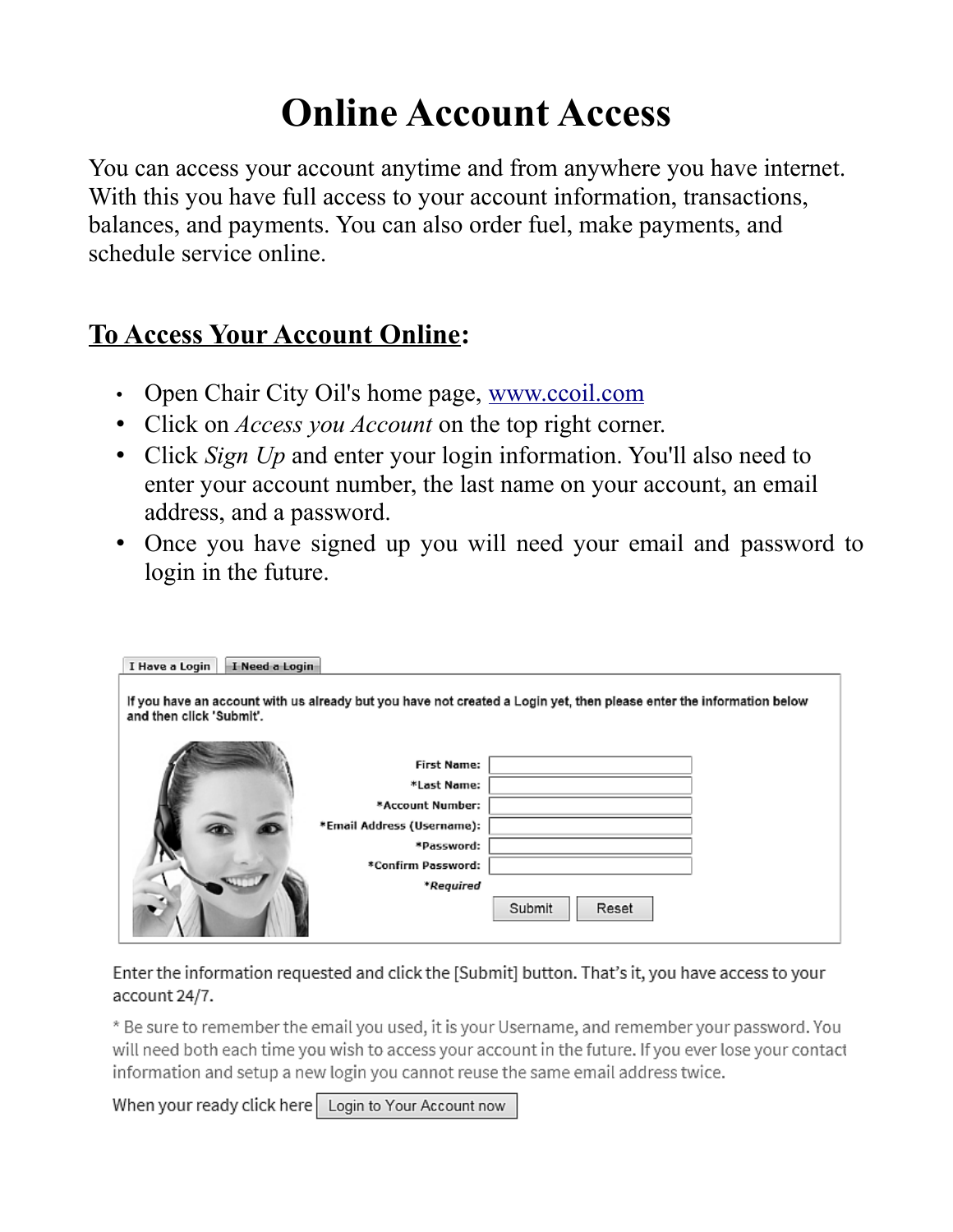# **MyCCOil Smart Phone App**

Download our app for full account access with your smartphone or tablet. Search for 'MyCCOil' on the App Store or Google Play to get the latest version.

Log in using your username (your email) and password from our website's online account access. *(see Online Account Access)*

If you haven't created one you can sign up through the app:

- Open the MyCCO<sub>il</sub> App
- Click on "*Sign Up Instead?*"
- Enter your name, account number, email address, and desired password
- Click "*I agree to the new customer registration policy*", read through it, click the back "*Sign Up*" button, then agree by clicking the circle.
- Click the blue "*Sign Up*" button at the bottom of the app.

After you log in or sign up, you will have all the features and abilities of the online access from the convenience of your phone.

### **Our Website:**

We have designed our website, [www.chaircityoil.com](http://www.chaircityoil.com/) to be a great resource of information for our customers. In addition to Online Account Access, you can learn about our company and fill out forms.

- Fill out our *Easy Customer Application* to apply for charge privileges.\*
- See the current oil price (cash price for 150 gallons or more).
- Sign up for our newsletter.
- View and print system warranties.
- Read about the oil we use and heating systems we service.

*\*Charge privileges are only available for homeowners*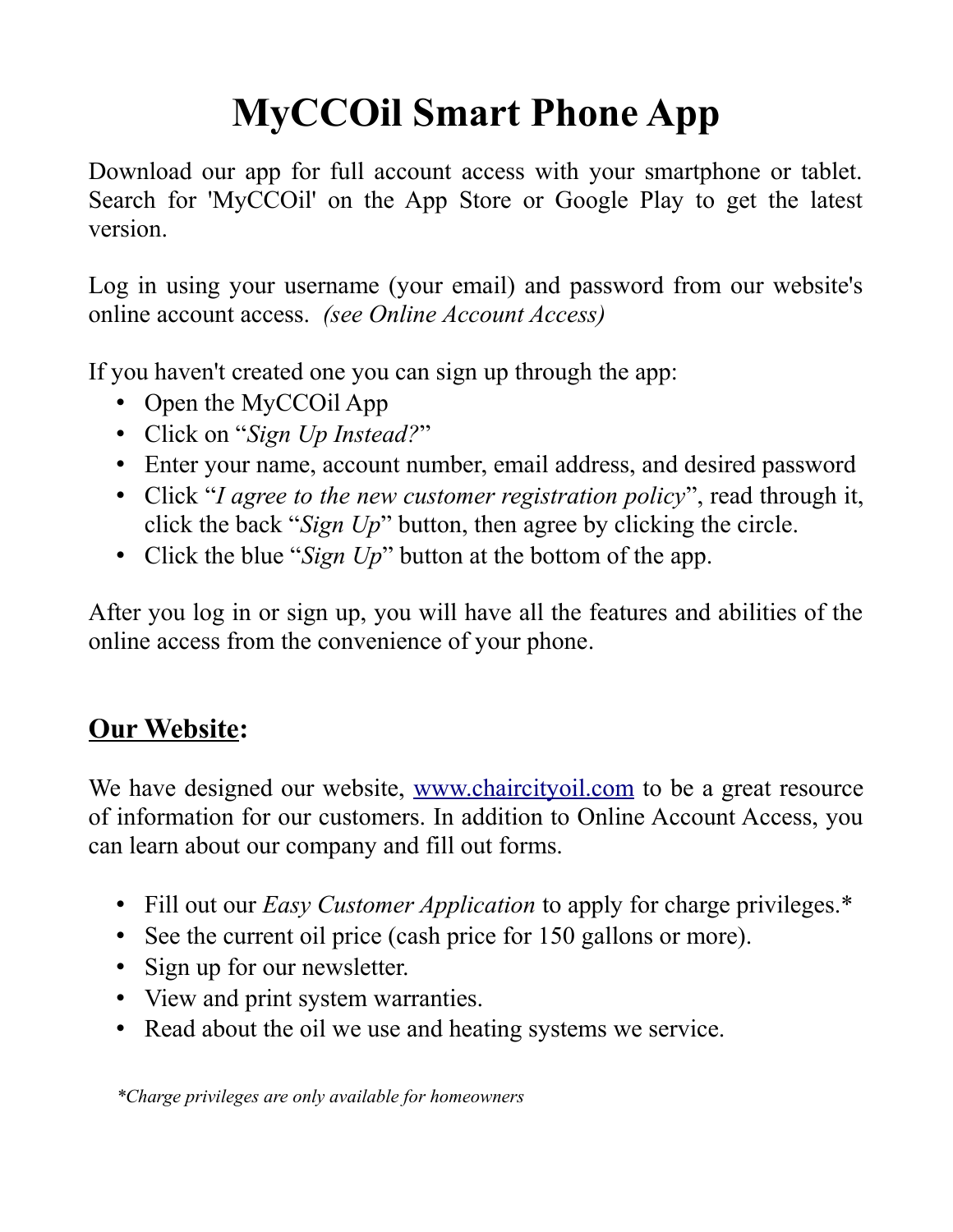# **Smart Pay Monthly Budget Plans**

### We can custom design a budget for you to help you manage your heating costs

Because 75% of home heating oil consumption happens during the four months of winter, it can be hard on a household budget to pay large bills right around the holidays. To make payments more manageable, you have the option to sign up for one of our budget plans in May. Joining one of our plans divides your oil bills into even, monthly payments, so you never need to worry about large oil bills.



### *As a budget plan customer, you will always receive the best discounted price and have affordable monthly payment for oil.*

It is important to begin a budget in May to get the maximum number of low monthly payments. We estimate the gallons you may use and the average expected prices for the coming year and divide the total into even, monthly payments. At the end of the budget, any credit balance remaining is yours. If your annual cost was higher you will need to pay the remaining balance or it can be included in next years budget.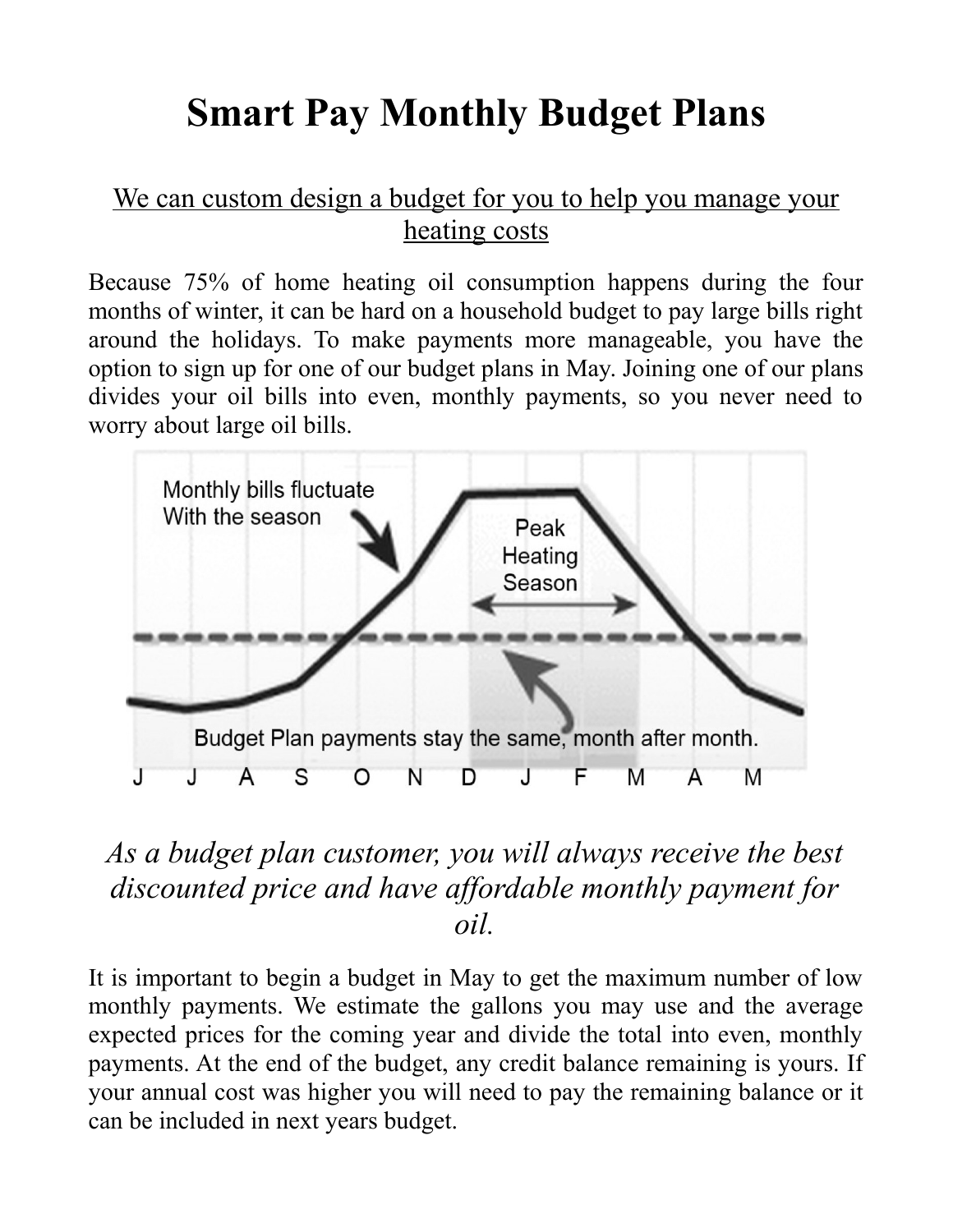### **BestPrice Protection Plans**

### There is no guarantee that prices won't rise during the winter. For your peace of mind, we offer a Price Protection Budget Plan

Add security to a budget plan by signing up for a plan with a "cap" price. If oil prices rise, you can be sure you won't have to pay more than the cap. If prices go down, you will always be paying the best price!\* Budget Plans are available with 9 month or 12 month options.



Budget and Prepaid plan options are available. Information about our Price Protection Plans is on our website.

Try our useful online Budget Plan Calculator to see which option works best for you at <u>ccoil.com/optioncalc/</u>

\**Our BestPrice cap price budget plans include a price protection fee. Plans without the cap price do not have a fee.*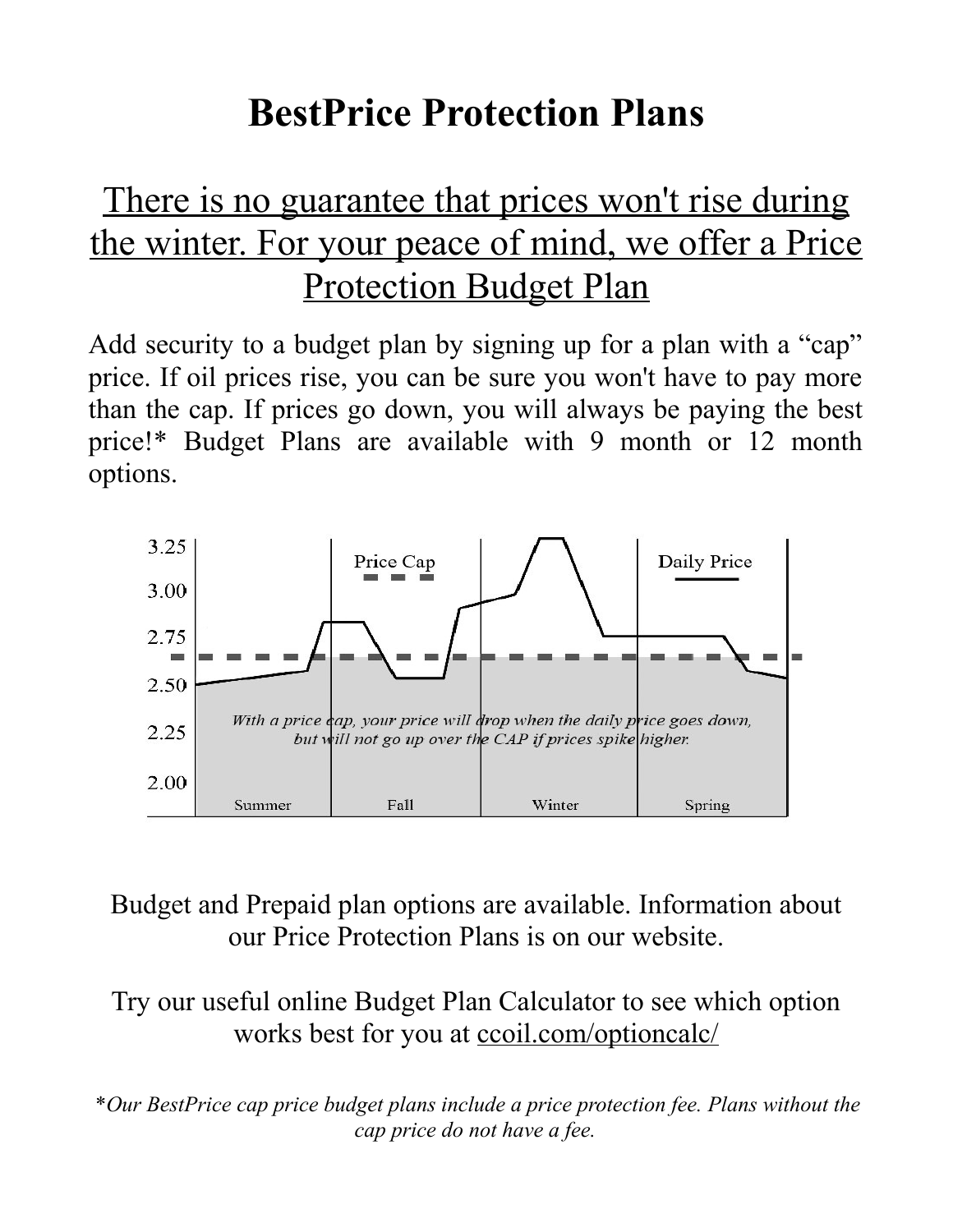# **Routine and Emergency Heating Service**

*Buying oil from us ensures that you will be taken care of, even if your system stops working in the middle of the night.* We employ a team of full-time, licensed burner service technicians. We keep a full stock of repair and replacement parts for all common heat and hot water systems. Contact us to schedule routine maintenance or repairs. We are experts in the design, installation, and service of high efficiency heating systems. Contact us for a free, no obligation estimate.

### **Call (978) 632-4600 Anytime 24/7**

### **Emergency Service:**

During open office hours, our staff will promptly schedule and dispatch a technician to resolve your problem. After hours, our phones are answered by a professional service who will contact our on call employee. Our on call employee will promptly contact you directly and arrange to resolve your problem. After hour emergency service is available for no heat in cold weather, water or oil leaks, smoke or smells, or any issue you would like to discuss with a technician you feel cannot wait until our normal open hours.

### **Routine Service and Repairs:**

Call our office during open hours or request service online or on our app. Together we can schedule service for repairs, upgrades, and non emergency heat or hot water issues. Online requests will receive a call to confirm the appointment.

### **Annual Maintenance:**

Heating system manufacturers recommend their equipment is professionally tuned and cleaned annually. A typical tune-up includes; new fuel nozzle, test all safety controls, flush and clean oil system, new oil filter, clean heat exchanger, run, efficiency tune and test. Call our office during open hours or request online or on our app.

> *The average annual tune-up and cleaning costs \$180-\$190. Licensed Technicians are billed at \$110 per hour during open hours. Emergency service after hours is billed at \$165 per hour. prices above effective 11/15/2021*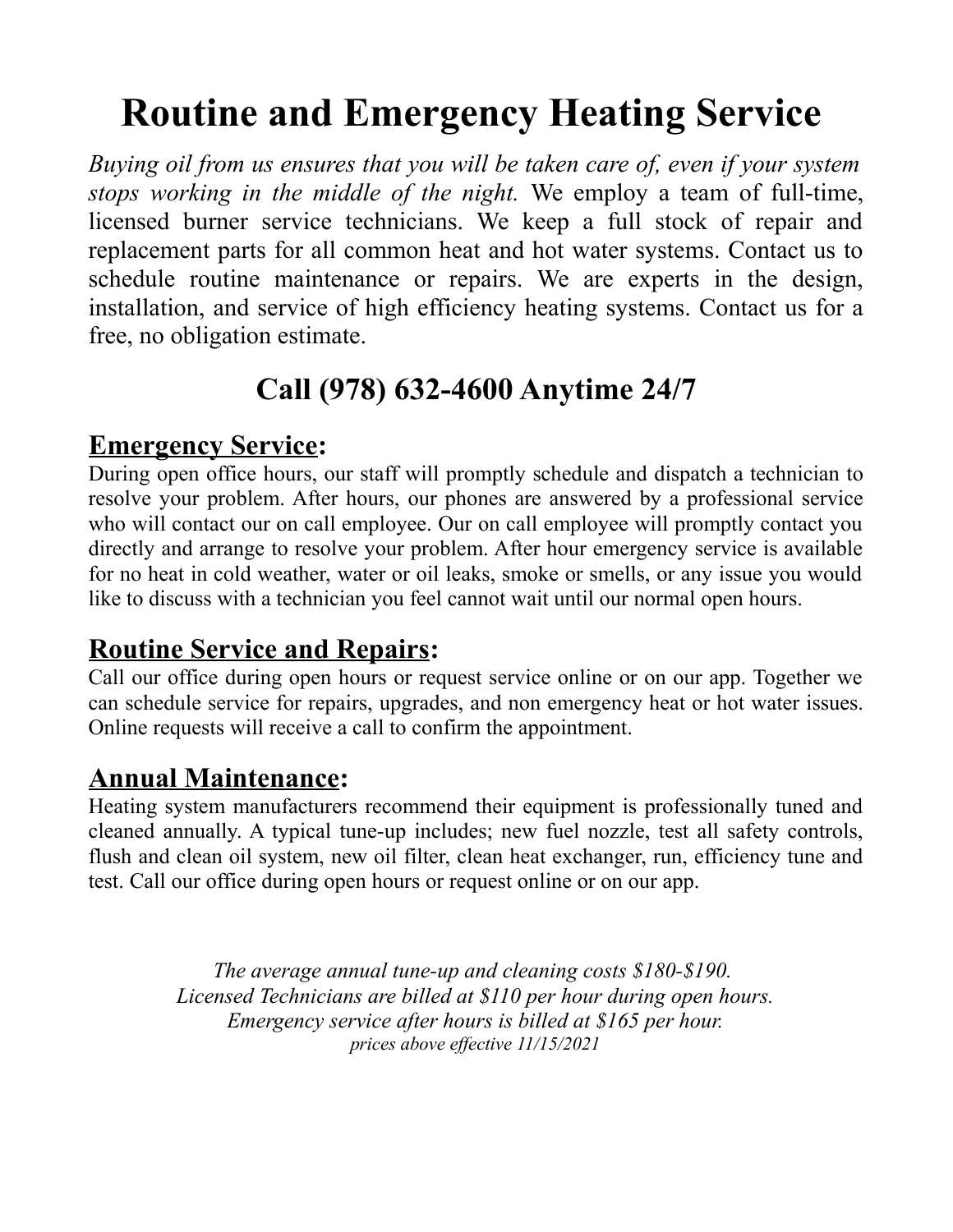### **Equipment Protection Plans:**

We offer an optional insurance plan for additional peace of mind. Our Tank Shield Program is a simple way to add some security to your life and our Total Comfort Plan covers many services and parts that you may need. Read through our plans to see which one is right for you.

### **Tank Shield- Oil Tank Insurance Program:**

Enrolling in our Tank Shield Program is an inexpensive way to take action to protect your oil storage tank. For an annual fee *(\$28.95 per tank)* you will not need to worry about your oil tank leaking. We treat your oil with corrosion inhibitors to prevent your tank from leaking oil. If your oil tank does leak, you will receive a new standard oil tank for free. *(Retail savings value of up to \$867).\**

### **Total Comfort Plan (TCP):**

 For an annual fee *(\$269+ depending on your number of zones and oil tanks)*, you will receive all of the following:

- Annual Cleaning and Tune-Up *(\$180-\$190 Value)*
- Tank Shield Oil Tank Insurance Program *(explained above, \$28.95-\$867 Value)\**
- Extended Parts Protection
	- The majority of burner service calls will be done free of charge.
	- Many parts are covered under this plan *(visit our website for a list of covered parts).*
	- If you have a problem with a covered part, the cost of labor is covered in addition to the part.
- Emergency Burner Service
	- 24/7 emergency heating service will be covered in full for all extended parts covered.

*\*The cost of installation and replacement of tank are not covered. Our Tank Shield Program is only for eligible oil tanks.*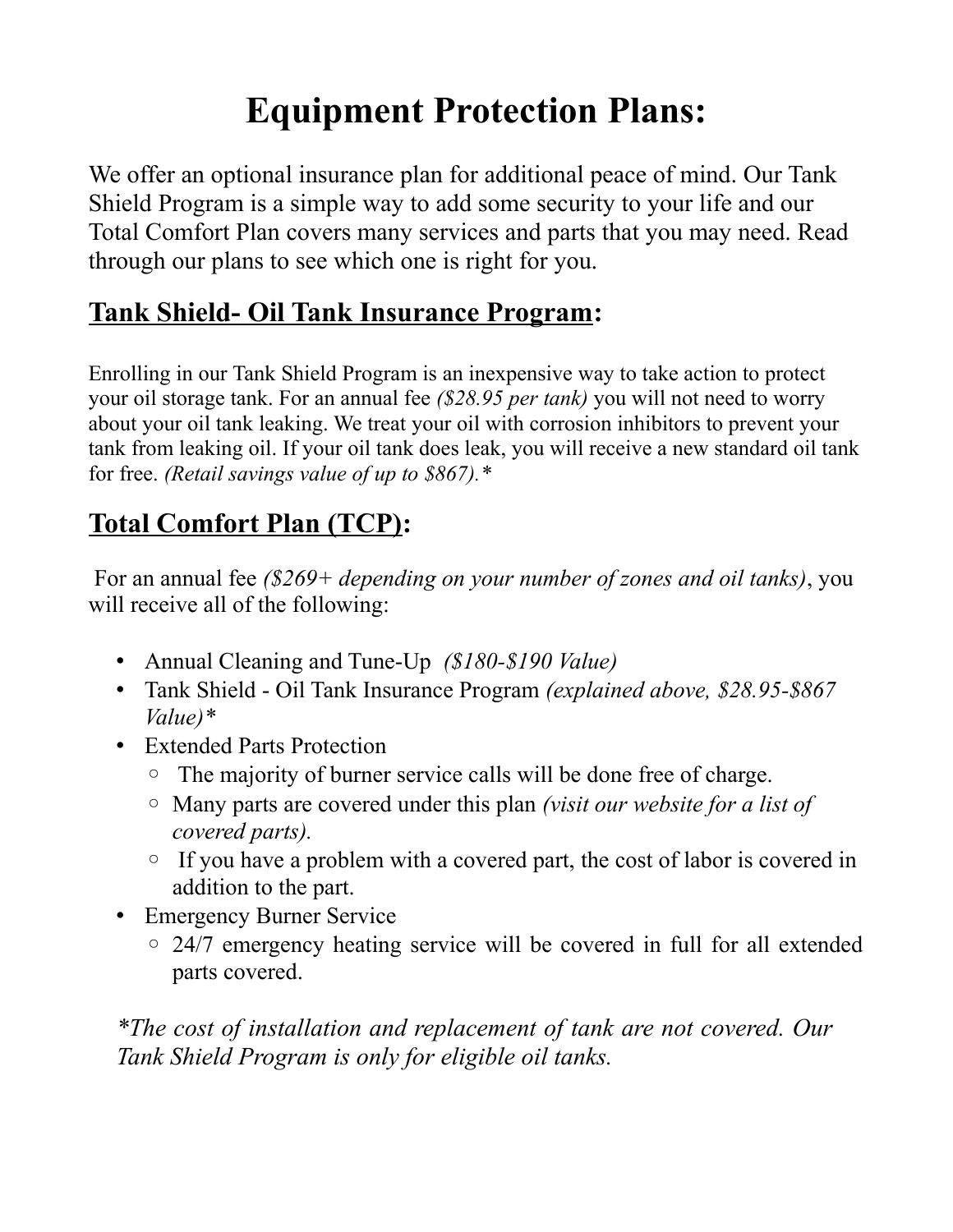# **Equipment Installation**

We design and install a complete line of high efficiency heat, hot water, and ductless AC equipment. Call us for a no obligation system evaluation and free estimates for any heating, hot water, oil tank, and ductless air conditioning upgrades and renovations.

### **Boilers:**

Steam and Hot Water Boilers last 30 to 40 years. In most cases generous rebates and lower operating costs make replacing old boilers an economical solution. Modern boilers are much more efficient and dependable.

### **Furnaces:**

Warm air heaters (furnaces) last 20 to 30 years. Over the last 15 years, improvements in blower motors and retention burners have made modern furnaces more efficient, they provide more comfort then ever.

### **Indirect Hot Water Heaters:**

If you have a steam or hot water boiler with a tankless hot water coil, installing an Indirect Hot Water Heater is a great upgrade. You not only get virtually unlimited hot water, it costs less to operate! Rebates may be available and we have stainless steel tanks with a lifetime warranty.

### **Oil Tanks:**

Oil tanks last 40 to 60 years. Old tanks can develop tiny leaks. Don't panic! Call us, we can help. The tank needs to be replaced, but we can usually install a temporary patch and schedule a replacement without ever interrupting your heat and hot water.

### **Ductless Mini Split Air Conditioning:**

We have been installing Haier Ductless Air Conditioning systems for years. They are efficient, whisper quiet, and comfortable. These systems can have multiple zones and are suitable for installing in most existing homes.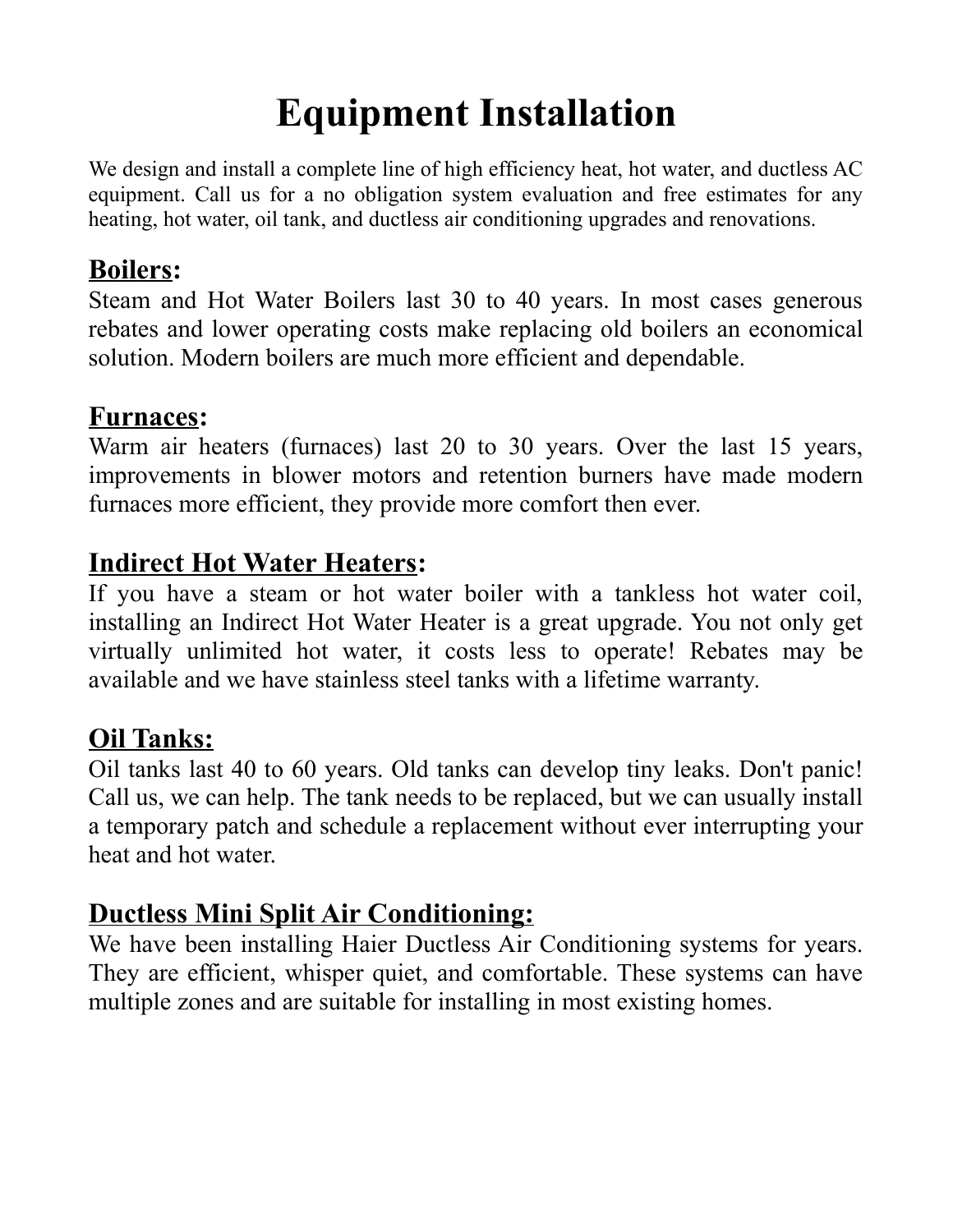# **Energy Efficient Home**

### *Making your home efficient, safe, and more comfortable is the best investment.*

### Ways to Make Your Home Energy Efficient:

- Be sure you have ample insulation in your walls and attic.
- Eliminate any drafts.
- Cover or replace drafty windows.
- Turn the heat down as low as comfortable and keep it low when not its needed for 4 hours or more.
- Be sure to get an annual tune-up for your heating system to keep it running efficiently.
- Update any old equipment (many rebates are available).
- Update your thermostat to an ENERGY STAR qualified programmable one.

### **Contact your electric provider for a free, in-home, energy audit to discover the best improvements you can make and what rebates are available to you.**

### **MAKE SURE YOU DON'T USE YOUR COOKING STOVE TO HEAT**

**YOUR HOME.** It's very dangerous, expensive, and doesn't do an efficient job. It's also bad for the stove. Wood and pellet heating stoves are just two of the many alternative heaters you may choose – make sure to follow the manufacturer's installation and operating instructions to be sure you are using them safely.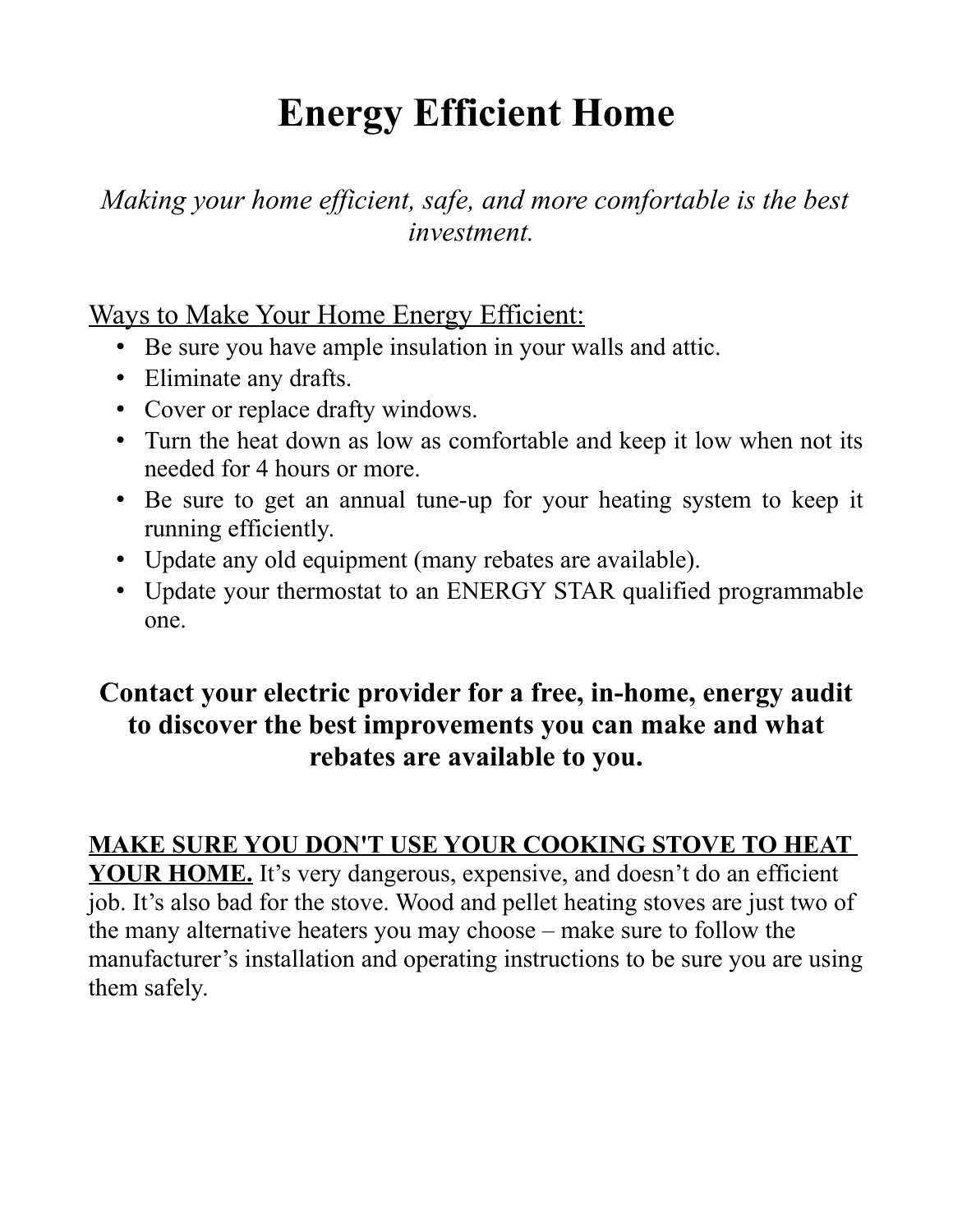# **FAQ's**

#### *Q. What should I do if I have no heat or hot water?*

**A.** Before you call us, check a few things. Check to be sure the switches are on, there is an emergency switch upstairs or near the cellar door, usually with a red switch plate. There is also a switch at the heater. Check the electric breaker box to see if it has tripped the breaker. If everything is on, check the oil tank gauge – do not bother tapping the tank, they always sound empty. If it is empty you need to call for a delivery AND request it to be primed to restart it. If the switches are on and you have oil you should RESET the burner control. Press the reset button once. If the system starts and runs fine you can let it go. If it does not start, starts hard, or has to be reset again, call us to determine and resolve the problem. If you do not know where your switches and reset are you can call us for a free walk through where we will explain your system to you.

#### *Q. How do you know when to deliver oil automatically?*

A. Our computerized delivery system monitors the weather and your home's usage factor. It takes a few delivery fill ups for us to calculate an accurate usage factor, and as time goes on the system gets more accurate. We program the scheduling to fill your tank when it is between  $\frac{1}{4}$  and  $\frac{1}{2}$  so you always have an ample reserve on hand.

#### *Q. Is all heating oil the same?*

A. NO! All Heating oil must meet many minimum standards. Since 1970 heating oil has continually improved. Today's heating oil is 95% cleaner. At Chair City Oil we take it one step further and treat every gallon we purchase with Ultra2 Premium Additive. We start with ultra low sulfur heating oil and treat with Ultra2 additive to control lubrication, metal corrosion, stability, and moisture. It will burn cleaner and more efficiently than regular heating oil. It's better for your system and the environment. Our oil is blended right at our bulk plant, every gallon we deliver is Premium Ultra2 heating oil.

#### *We treat all our customers like warm friends!*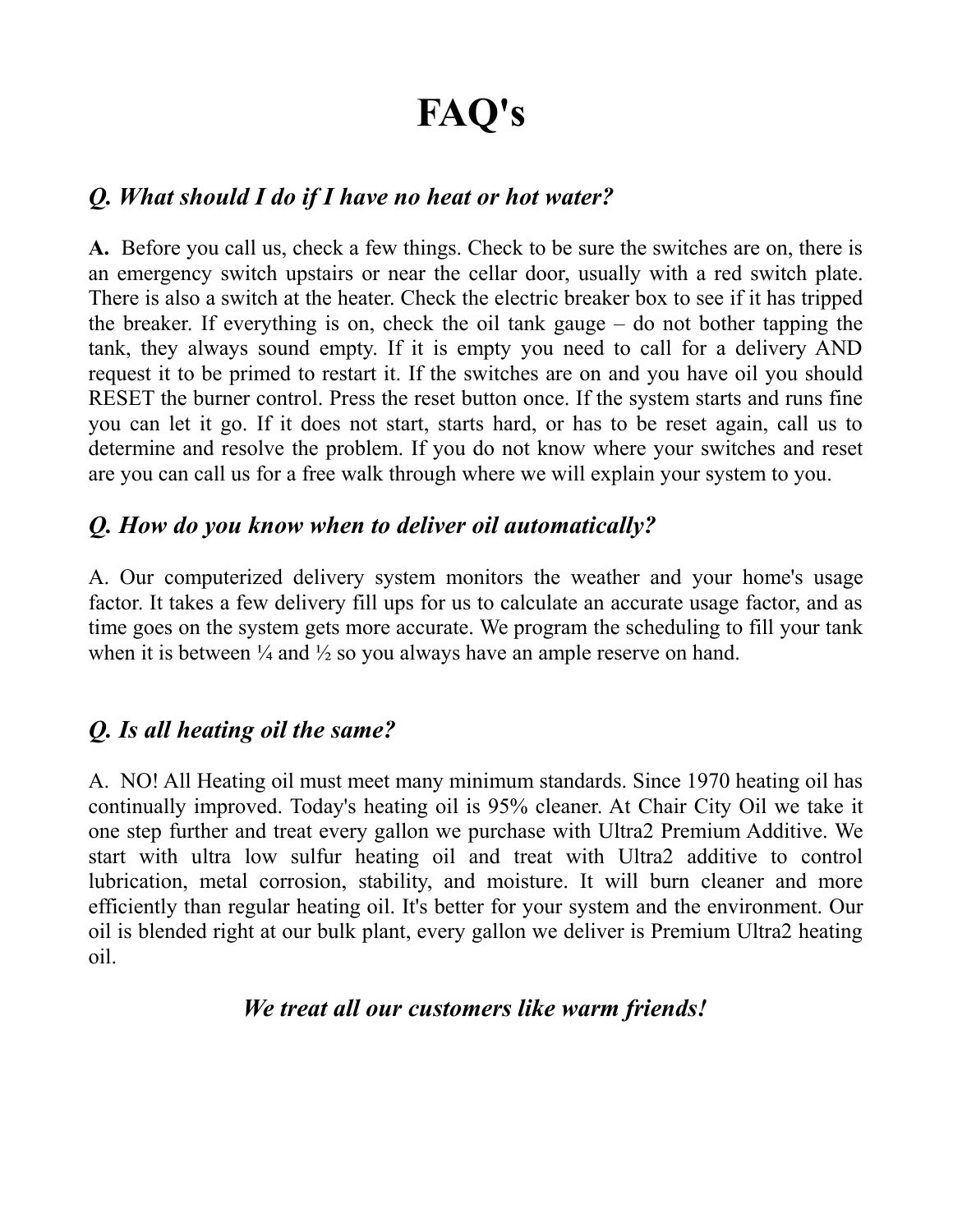# **Our High Quality Heating Oil**

### **Since 2004, Chair City Oil has delivered ULTRA2 Premium BioHeating Oil to all our customers.**

ULTRA2 is specially treated with a proprietary additive to create a premium heating oil which is more stable, less corrosive, burns cleaner and more efficiently than regular oil, reducing service calls and saving our customers money.

### **There is a difference in the heating oil you can purchase for your home.**

ULTRA2BIO Premium BioHeating Oil is a proprietary blend of our ULTRA2 premium low sulfur home heating oil with BioHeat, a biodegradable, organic product refined from renewable sources such as soybean or palm oil.

*Better for the environment and your heating system, we sell ULTRA2BIO Premium Low Sulfur BioHeating Oil for the SAME PRICE as other oil companies charge for dirtier, less efficient regular fuel oil.*